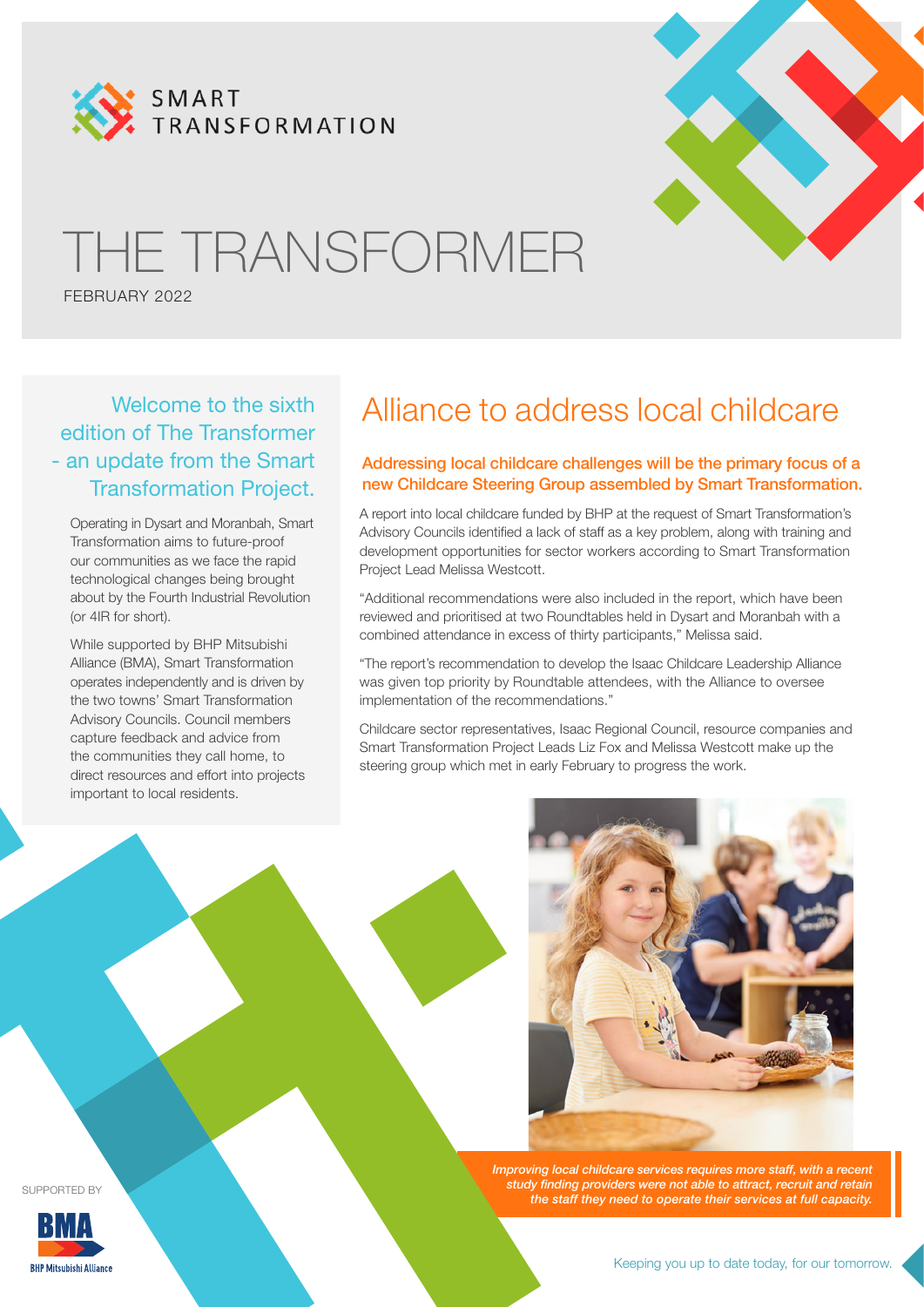## Family affair for Youth Advisory Council

#### Moranbah sisters Lexi and Jenna Croce have been selected for Smart Transformation's Youth Advisory Council (YAC), as part of a new cohort of members in 2022.

Made up of two students from each year level 9 through 12 from both Dysart and Moranbah State High Schools, the YAC is designed to increase members' understanding of the future of work and the Fourth Industrial Revolution, while also providing a youth voice to Smart Transformation and its projects and priorities.

For Lexi, who is going into Year 10, it will be her second year on the YAC and she is being joined by younger sister Jenna.

"The Fourth Industrial Revolution is here, we are living it right now, and people don't need to be worried about it because it opens a door to interesting opportunities," Lexi said.

"It's exciting to me that there will be jobs that don't even exist yet, and they will be created through technology."

"After seeing what we did last year in the YAC, I convinced my sister she would get to do something cool as well!"

There was a significant increase in nominations for the 2022 YAC which Dysart State High Principal Cherryl Perry said was not surprising given the success of the YAC to date.

"We had a huge response from students and parents, because it's a highly valued program and extremely user friendly," Cherryl said.

"The kids know they get a real voice, and they want to be part of it."

The 2022 YAC program will examine the implementation of new technologies in different industries, with the first meeting to be held in March.



*Jenna Croce joins big sister Lexi on the 2022 Smart Transformation Youth Advisory Council.*



*Youth Advisory Council members attended the World Science Festival in 2021 as part of their program.* 

#### $\boldsymbol{\mathit{II}}$

*We had a huge response from students and parents, because it's a highly valued program and extremely user friendly.*

CHERRYL PERRY - DYSART STATE HIGH PRINCIPAL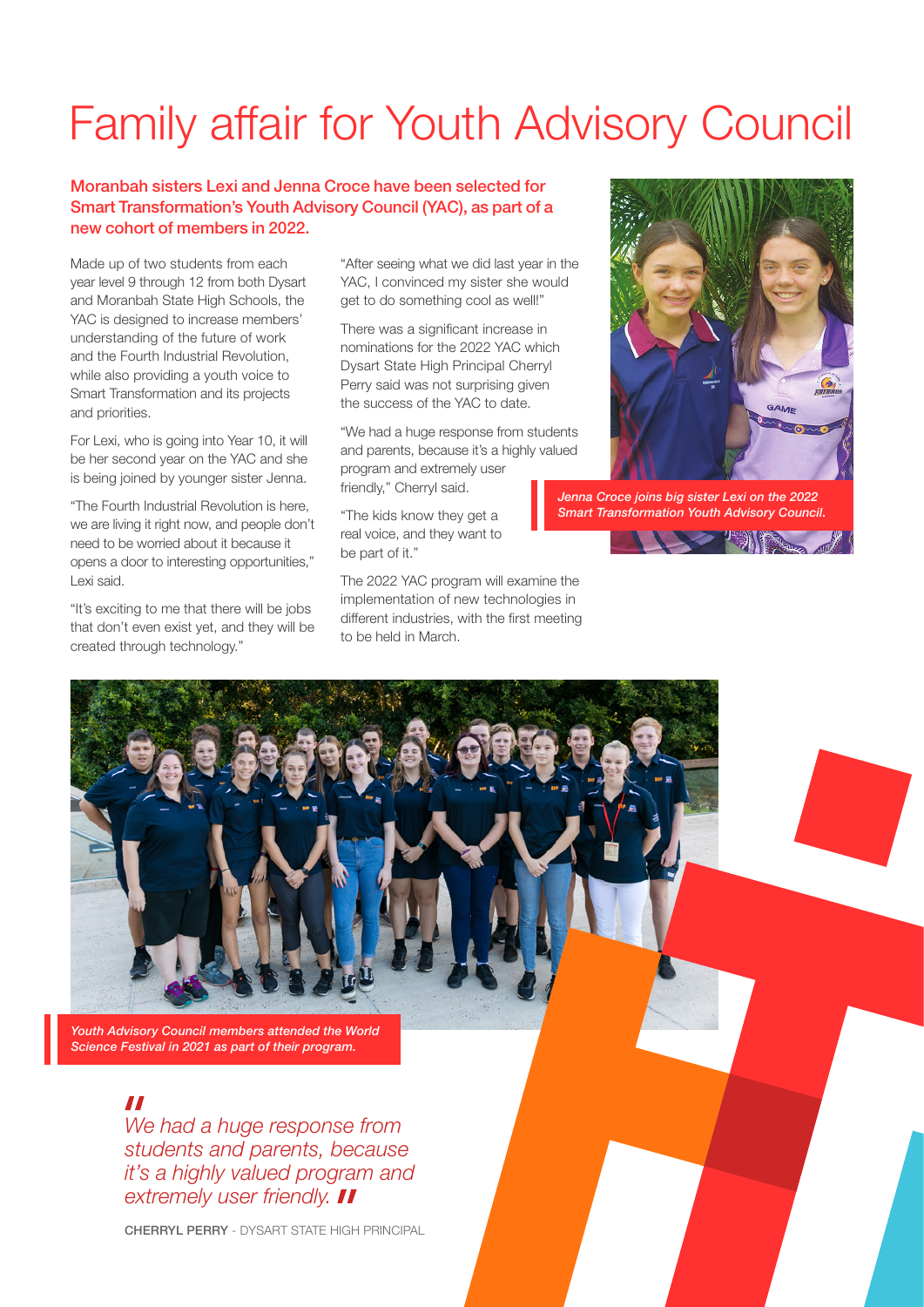## \$3.5m connectivity upgrade on track

#### The upgrade to digital connectivity in both Dysart and Moranbah is on track with site selection for new infrastructure underway.

The \$3.5m project – a collaboration between Smart Transformation and partners BHP, Telstra and the Greater Whitsunday Alliance (GW3) - will provide enhanced digital connectivity to support current and new businesses, schools and community groups.

GW3 Project Officer Vicki Smith said the project will support the ongoing pandemic recovery in both towns as well as enabling them to access opportunities stemming from the Fourth Industrial Revolution.

"While GW3 is managing the project, the local working group including representatives from our major funders Telstra and BHP, along with Isaac Regional Council and Smart Transformation councilors is driving it," Vicki said.

"This Digital Connectivity Project is showing how we can come together to solve our challenges and create opportunities for our future."

The start of 2022 has again highlighted the importance of the project, according to STAC Lead Sandy Moffat.

"The Omicron wave has us all in virtual lockdown again, which has shown us the limitations of our existing network and the need for improvement," Sandy said.

"This project is vital in ensuring the future of our towns and our communities in the digital age."

Once sites have been finalised, and development applications processed with Isaac Regional Council, community consultation will begin.

#### $\boldsymbol{\mathcal{H}}$

*(Amplitel / Telstra) and Tonia Wilson (GW3). This project is vital in ensuring the future of our towns and our communities in the digital age.* **I** sandy MOFFAT - STAC LEAD



*GW3 Project Officer Vicki Smith.*



*The team on the ground in Dysart and Moranbah looking at proposed sites for upgraded infrastructure (from left) Peter Besch (BHP Mitsubishi Alliance). Brian Cassidy (Downer Group), Kim Buckett* 

## Training program for Dysart community groups

#### Smart Transformation is building a new training program for Dysart's community groups to survive and thrive in the Fourth Industrial Revolution.

It follows local engagement involving more than 20 clubs and organisations which prioritised attracting volunteers and securing funding as key challenges are being faced.

The training program is being developed now, and when it's ready Dysart STAC members will be promoting the training including how to nominate.

The program is expected to get underway shortly, in person or virtually, and more information is available by contacting smarttransformation@outlook.com.